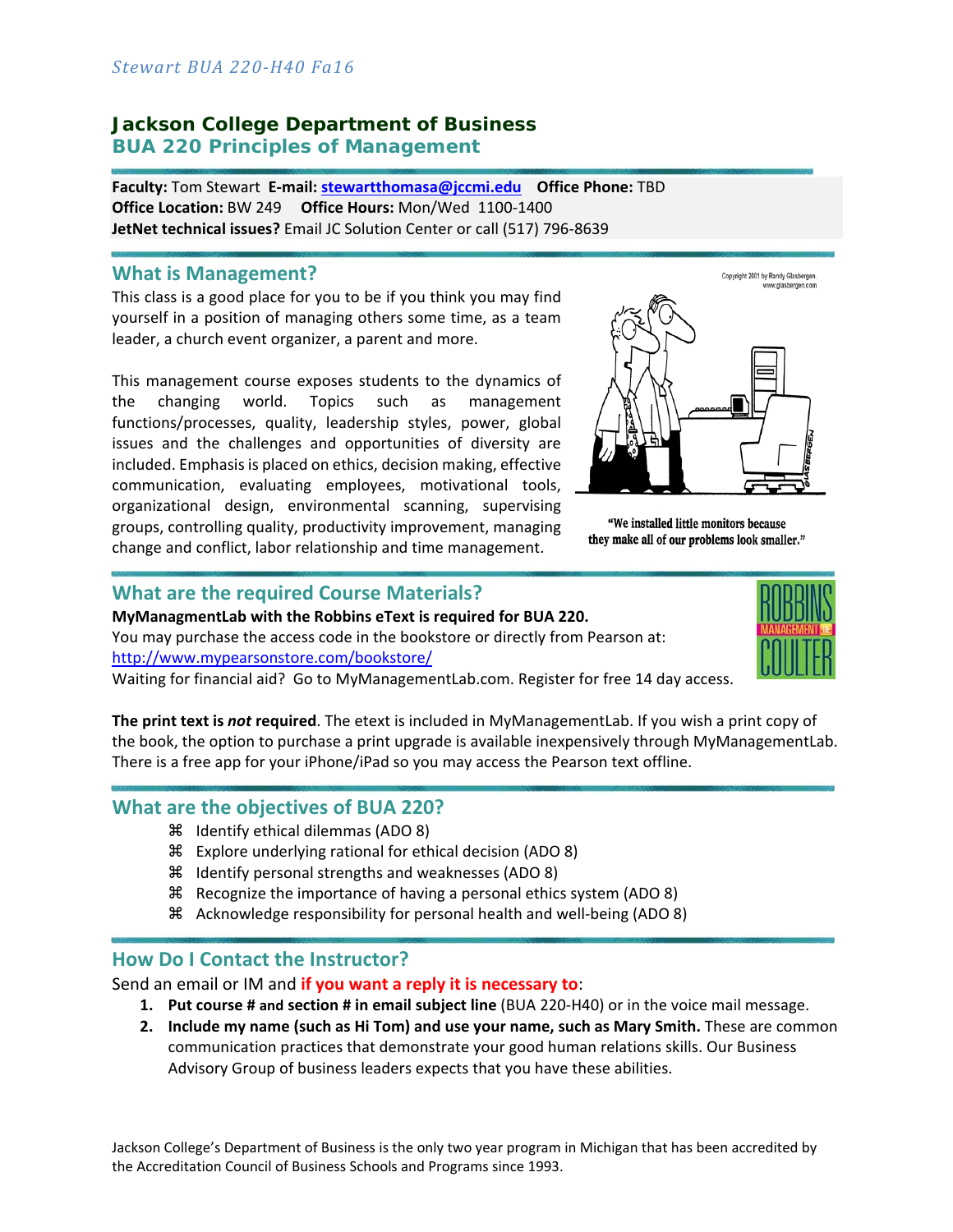# **What is the Goal of the Teaching ‐ Learning Approach for this Class?**

"The basic goal of the teaching – learning process is *autonomy***,** a term that includes intellectual initiative and creativity, the capacity to frame questions and problems, and the means to solve these problems."

"Among effective teachers, Plato is the spokesperson for the goal of *autonomy*. Problem solving extends dialogue and discussion taking student autonomy to a higher level, **since part of the journey lies in the student discovery of the answer, and many answers, through higher levels of thinking.** Though the curriculum is carefully shaped by the professor the authority over the subject passes subtly to the student." Much of this journey lies in the student's participation in small groups, both within and outside of the classroom. Robert Case. "Plato's Premise: Fostering Student Autonomy." *Thought and Action,* XVIII, No 1 & 2 Fall, 2002, pp 38‐39.

The Board of Trustees of Jackson College has determined that JC graduates will develop certain skills while enrolled in the college. This course meets the criteria for ADO 8: Make responsible decisions in personal and professional contexts. Students will understand how management styles are applied to gain optimum employee performance though classroom discussion and understand various stakeholder perspectives in resolving issues via ethical and decision making case studies.

Each BUA 220 objective is achieved through learning activities that include primary research techniques of observation, surveys, focus groups, interviews; secondary methods via Internet; small group work; lectures; simulations; critical thinking scenarios, role playing, forums, self‐assessment and reflection.

#### **Follow the "***Rule of Two Round‐Trips***."**

After two back & forth emails or IMs call the instructor **(517) 796‐8547.** Students remark how easy it is to clear things up quickly! No response within 48 business hours? Your message didn't go through perhaps because the required information was missing.

## **What are Student Responsibilities?**

These **unchanging, non‐negotiable, required responsibilities** are designed so that the student 1) takes responsibility for learning, 2) maintains ethical standards and 3) takes responsibility for communicating with the instructor sooner rather than later.

#### **THE UNBREAKABLE RULES:**

- 1. **Each student is expected to read all forum discussions.** In addition to keeping up with the class, this practice reduces the number of duplicated posts as we won't be asking and answering the same question repeatedly.
- 2. Follow the requirements in the **Academic Honesty document** posted in JetNet.
- 3. **Late work receives a zero.** Due dates are posted and are firm.
	- a. **Extra credit is built into the grading scale for all students.**
	- b. **Working ahead is always available**.  *3a & 3b provide for any student emergencies. Modifications must have medical or funeral documentation and requested before the missed assignment occurs.*
- *4.* **View the grade book weekly and JC email account weekly**. *Grade issues must be reconciled within the same week of grade posting or else the grade stands as accurate. Waiting until the end of the semester will not result in a grade change for any reason.*
- 5. Dollars or points are earned for learning, not for effort or best intentions. Submit work with your best 1<sup>st</sup> effort as that is your only opportunity to do. **Note extra credit is built-in for each**

Jackson College's Department of Business is the only two year program in Michigan that has been accredited by the Accreditation Council of Business Schools and Programs since 1993.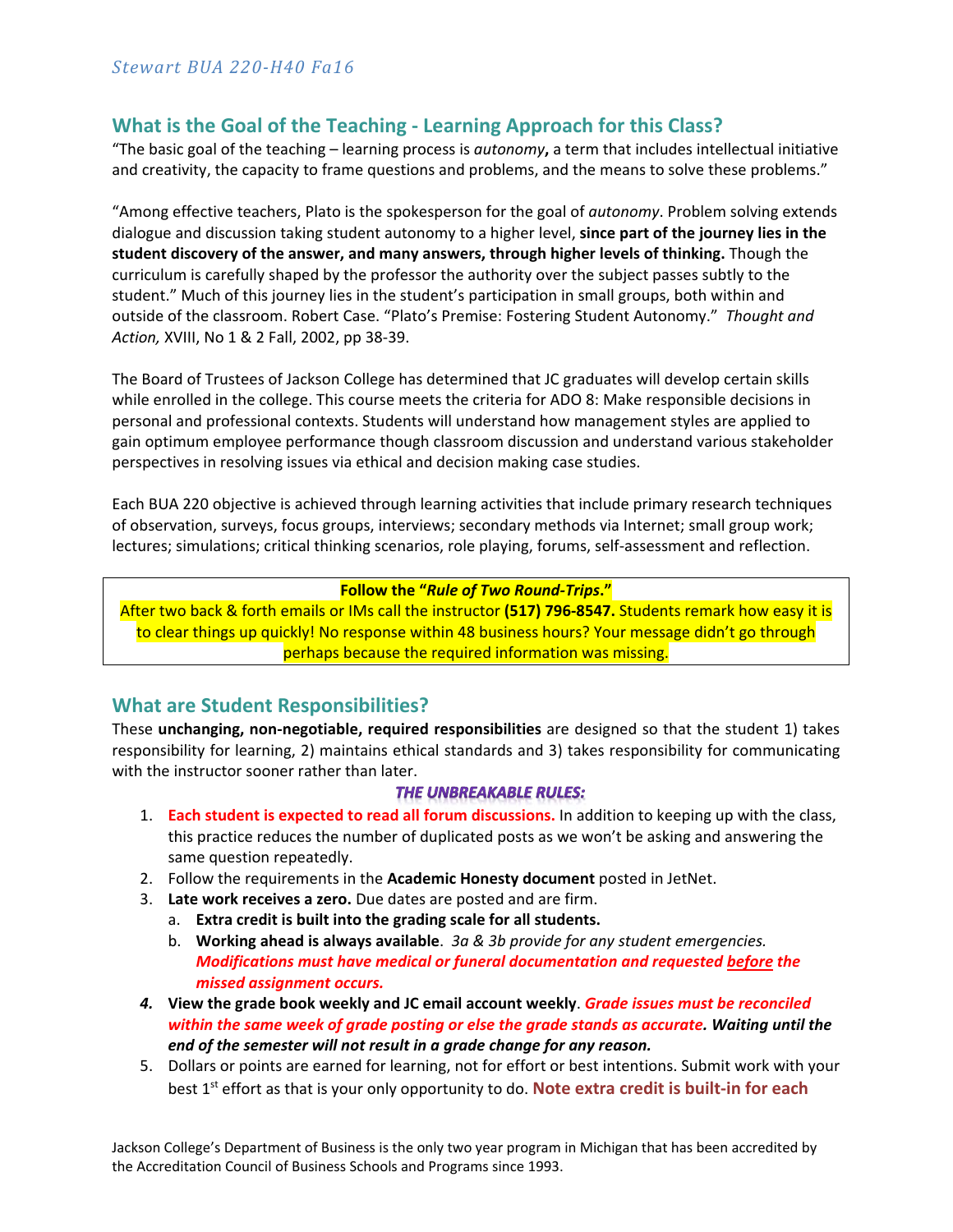**student in two ways. The built‐in extra credit and working ahead are the provisions for unexpected situations or lack of planning. Do not ask for** *additional* **extra credit or makeup or to have late work accepted.**

- 6. **Appropriate business talk** is required in all communication: email, phone, IM, forum, etc.
- 7. **Select two classmates to be your contact** for this class. This should be your first contact if you need something related to class such as finding out what you missed if you were absent or have someone to proof your work before submitting.

# **What is the Attendance Policy? HQV federal policy that JC follows**

**Your participation and attendance is expected minimally three (3) times weekly.** Attendance is counted by your participation in Class Talk, taking weekly tests in JetNet, completing non‐graded work of your choice in the textbook support site, to name a few. Your success will depend upon the time you spend in class. JC administration and the federal government now require faculty to file attendance regularly throughout the term. Filing dates are noted on the Course Calendar. Your report is available online. Note the Course Calendar identifies GRD #1, GRD #2, and GRD #3 as to when each of these reports is due. **"H"—**the student needs "help" and a notification goes to the Center for Student Success.

**"V"—**the instructor "verifies" that the student is participating and doing acceptable work.

**"Q"—**the student is not participating or attending and the instructor believes they have unofficially withdrawn.A "Q" will result in an administrative interruption from the course. \*\*\***If a student wishes to withdraw from the course it is the responsibility of the student to officially withdraw.**

# **What is the "No Surprises" Grading System?**

- Dollars/points earned can be viewed so you may determine your grade on any day of the term. Percentages are not used for grading so ignore the %s in JetNet.
- Quizzes will be graded automatically once submitted. *After the quiz has closed for the week for the class, you may view incorrect/correct answers for 48 hours.*
- Assignments and projects will be individually graded and manually entered into the grade book.
- View the Course Calendar document for additional assignment information such as due dates.
- See the extra credit built into the grading scale: You are automatically doing the extra credit so no need to request anything special.
- **If additional bonus dollars (BD) are awarded, itemize them by date and detailed reason you** earned each one and submit one week before the end of the term to the instructor's email.

| <b>Assessments</b> |           |  |
|--------------------|-----------|--|
| 13 Tests @\$23     | $=$ \$299 |  |
| 5 Assignments @25  | $= $125$  |  |
| Project            | $= $100$  |  |
| Total              | $=$ \$524 |  |

| <b>Grading Scale</b> |                     |  |
|----------------------|---------------------|--|
| $$500 - $465 = 4.0$  | $$374 - $350 = 2.0$ |  |
| $$464 - $425 = 3.5$  | $$349 - $325 = 1.5$ |  |
| $$424 - $400 = 3.0$  | $$324 - $300 = 1.0$ |  |
| $$399 - $375 = 2.5$  | $$299 - $000 = 0.0$ |  |

# **How Do I Take Tests? How Do I View my correct/incorrect Answers?**

- There is one opportunity to take each test. **Clicking on the test is the commitment to complete that test and is the only opportunity.** Each quiz is timed. Students have found that this is sufficient to complete each test.
- **T** After the quiz has closed for the week for the class, you may view incorrect/correct answers for 48 hours. Wonder if a test question has been scored correctly? E‐mail

Jackson College's Department of Business is the only two year program in Michigan that has been accredited by the Accreditation Council of Business Schools and Programs since 1993.